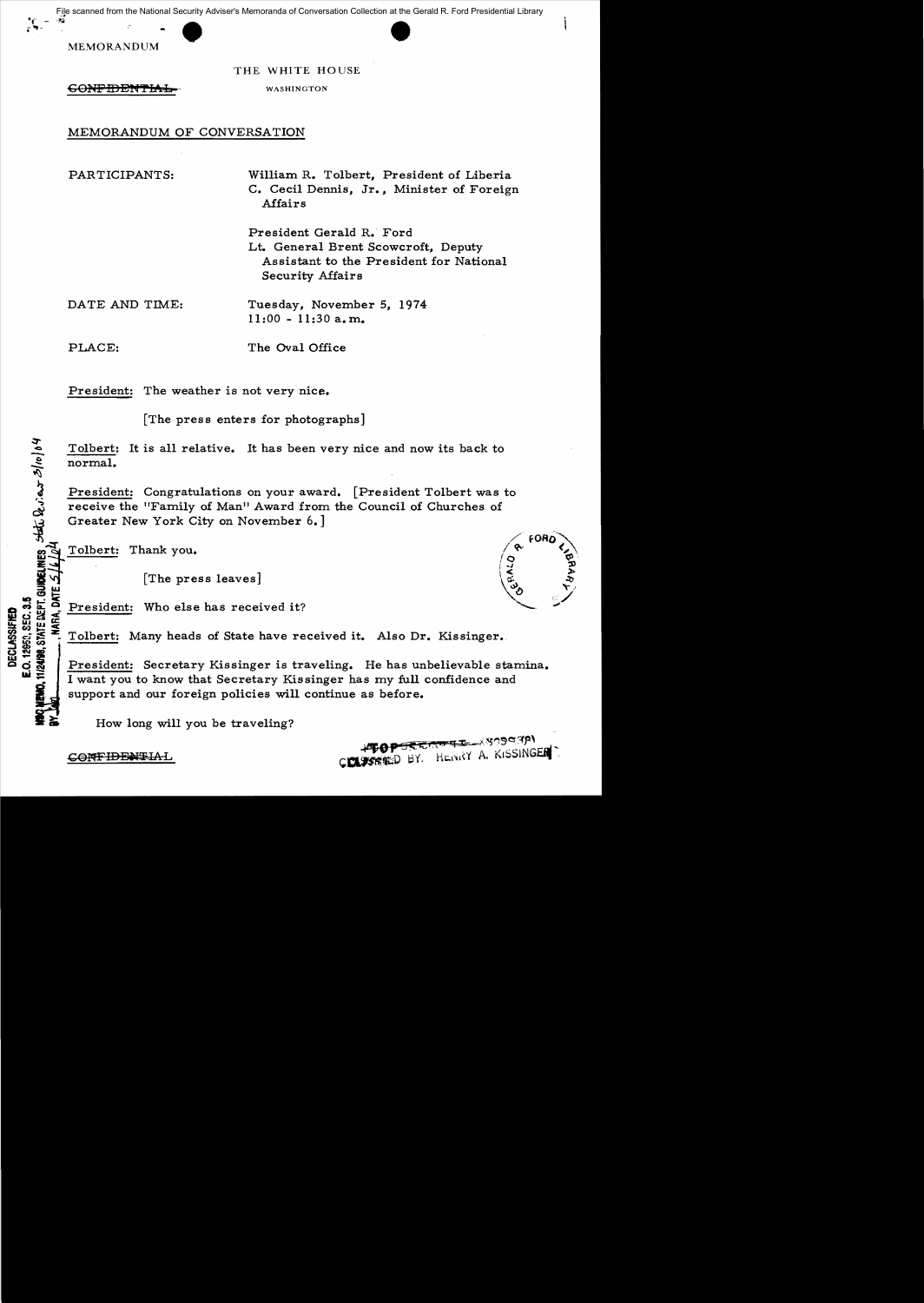#### CONFIDENTIAL

Tolbert: I am going to Barbados and Guayana, and then I will be going home.

President: I see from your ring you are a 33rd degree Mason. I am too.

Tolbert: Is that so?

President: Yes, but my finger is too big or the ring is too small for me to wear.

Tolbert: I commend you for your great humanitarian spirit. If you are not a humanitarian, what else is there? Without it you can't make a contribution.

President: Without it there is nothing but pragmatism and that is dangerous. My son is studying for the Ministry. He is a Baptist.

Tolbert: Tell him to come to see me. I am still a minister.

President: He is making up for my sins.

Tolbert: No one is without sin.

President: Tell me, Mr. President, what is your appraisal of Africa today?

Tolbert: We in Africa are striving for the fulfillment of the aspirations of equality, justice, and complete freedom. We want a sympathetic Congress and help from your great country.

President: The policy of my administration is in accord with that. We applaud the decolonization of the Portuguese colonies. How is that going in your view?

Tolbert: There are human problems. Security needs to be provided for all groups. But the goal must be total decolonization. We welcome this development, and we are working with the Portuguese to this end.

President: Is it moving fast enough?

Tolbert: What is fast enough? We would like it as soon as possible, but there are human problems.

President: There seems to be no reluctance on the part of Portugal.

CONFIDENTIAL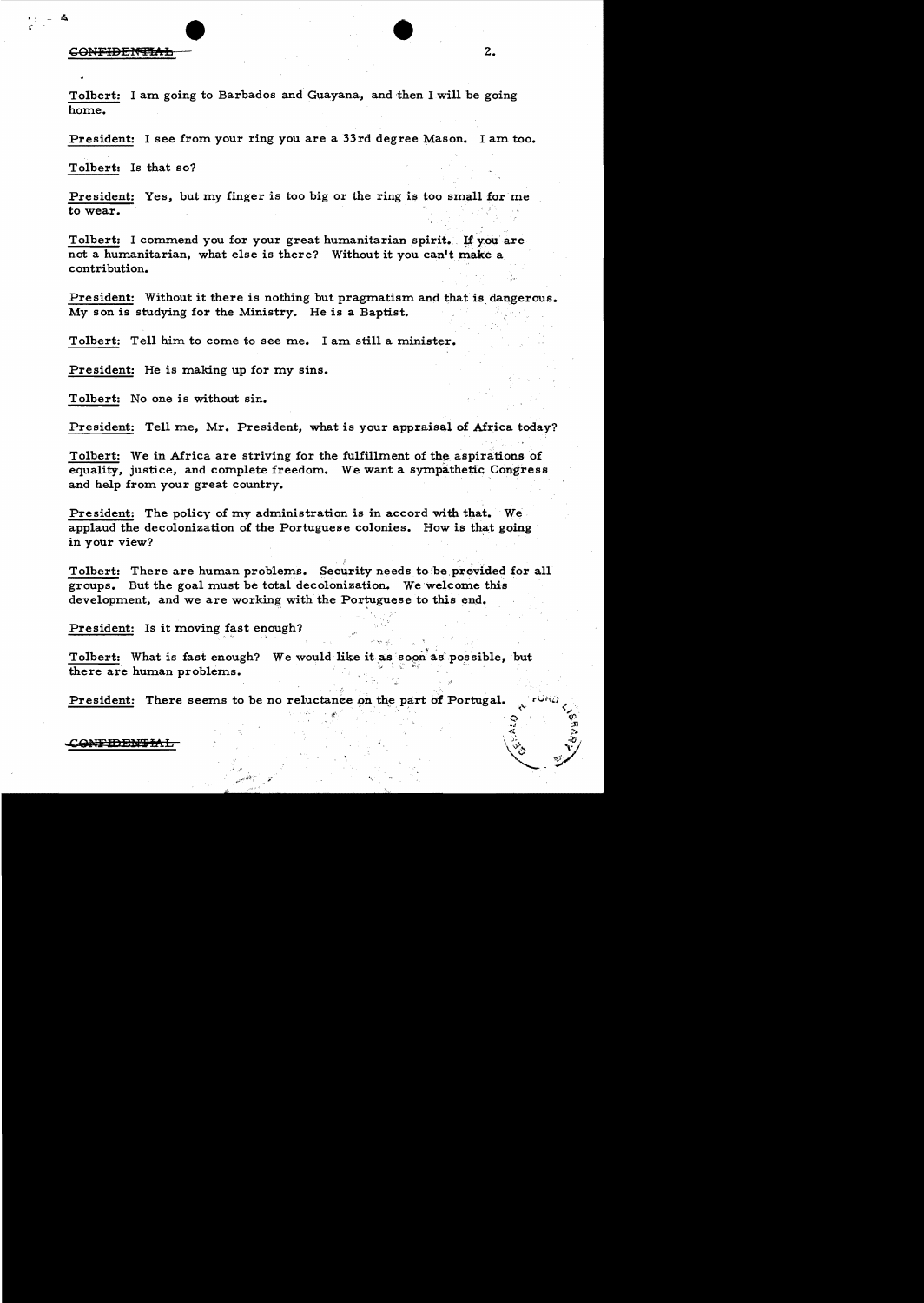## CONFIDENTIAL 3.

 $\cdot$  ,  $\cdot$  .  $\cdot$  .

Tolbert: The intent seems good, but always we must have actions to correspond with the intent.

You know the situation in South Africa -- with apartheid -- and also the situation in Rhodesia. You are aware of the move in the UN to expel South Africa. Africans thought that would solve the problem. All men and nations of good will must work to solve it. You and other great powers thought that that \Vas not the right way to do it, and you have that right to so express yourselves. The problem is still before us. Now we must work to remove the problem, and you who didn't want that solution should search for an alternative.

President: Our vote was not an indication of support for apartheid.

Tolbert: We never thought so.

President: We thought that was not the best solution for the future of the UN or to solve this difficult problem.

Tolbert: I am grateful for your words and wi11 pass this on to other Africans.

President: I know you are concerned about Rhodesia.

Tolbert: Yes, we are concerned about movement there, and also that South Africa should move to give freedom to Namibia.

President: They are ignoring the UN?

Tolbert: Yes.

Dennis: They have ignored the ICJ and all UN resolutions on the subject.

President: We are grateful for the use of the communications facilities.

Tolbert: We think they help both of us.

May I express our continued esteem for the United States. We have a special relationship, and nothing can change that because it is based on history. We should build on that and strengthen that relationship in ways which can benefit Africa and benefit us both and the world. I have been anxious to meet with you to work to that end.

#### CONFIDENTIAL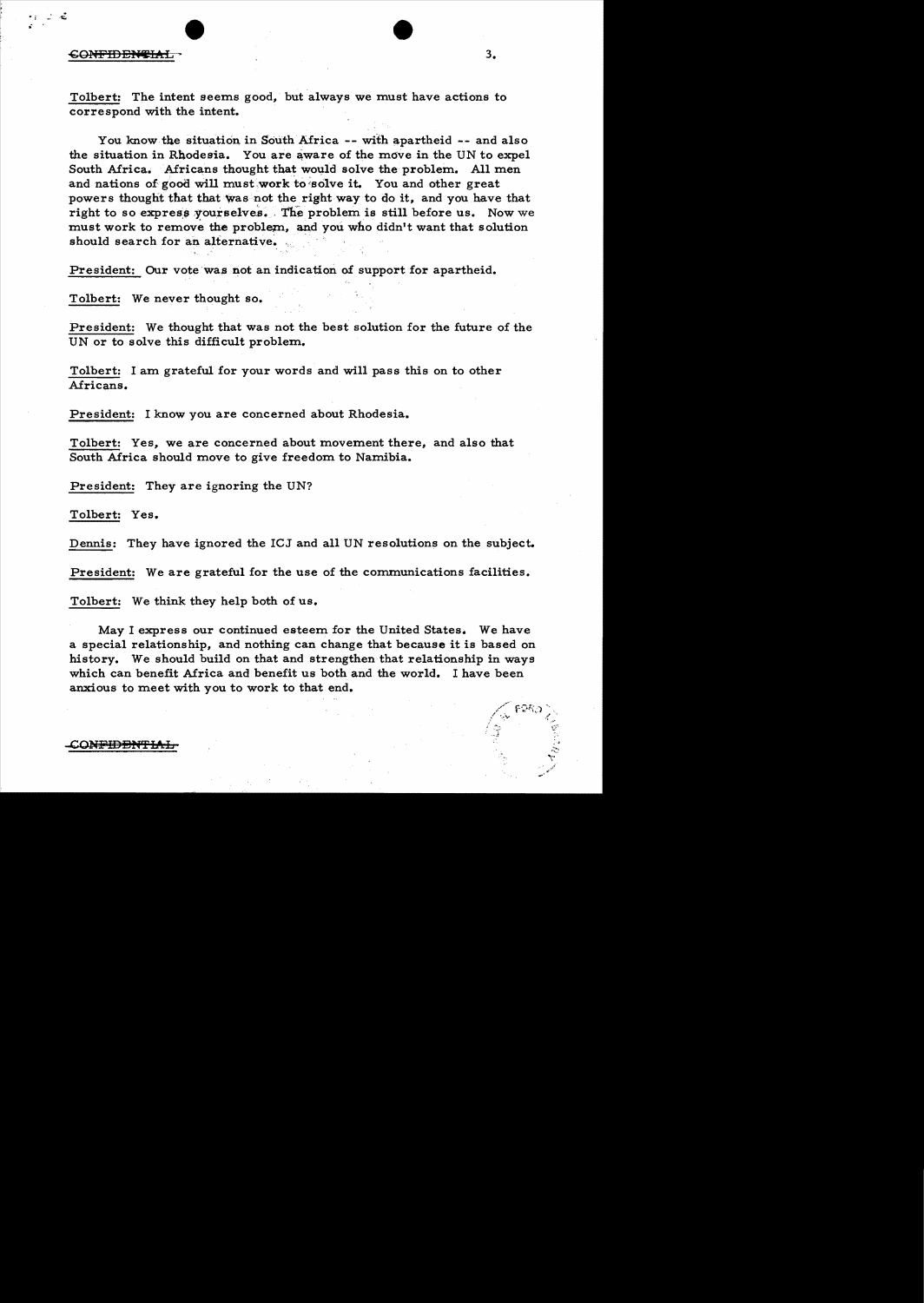## CONFIDENTIAL 4.

.

President: We do have that very special relationship, and my Administration will do everything possible to strengthen our ties.

I know you are concerned about our assistance. We are willing, but, as you know, we have been having problems with Congress on the aid bill. I hope we can get it.

Today we are having a big election. The speculation is the Republicans won't do well, and that is usual. The key is the magnitude of the switch.

Tolbert: I admire the way you told them to vote one way or the other. That is great.

President: We have a poor record of voting in off-year elections. We don't do well compared with other countries.

Tolbert: You expressed it very well.

President: This is the first election in 14 years I have not campaigned!

Tolbert: I ran six times in Congress and twice for Vice President. I will be standing for election in October next year. All our political subdivisions have urged me to stand for reelection. We now have a constitutional amendment proposed to permit the President to succeed himself.

I appreciate your emphasis on rural development because it fits in with our own rural development program.

The magnitude of our needs is so great we always need more, but I am trying to teach my people to be self-reliant. I want you to know we are working hard to improve the quality of life for our people.

President: Do you have a Peace Corps?

Tolbert: Yes. I was instrumental in getting it as Vice President. There are little snags but it works very well.

There is talk of the CARE program being cut back. It is very helpful in our self-help program. For example, it provides lunches for those working on schools, roads, and so on. We do hope those programs will be continued. .

CONFIDENTIAI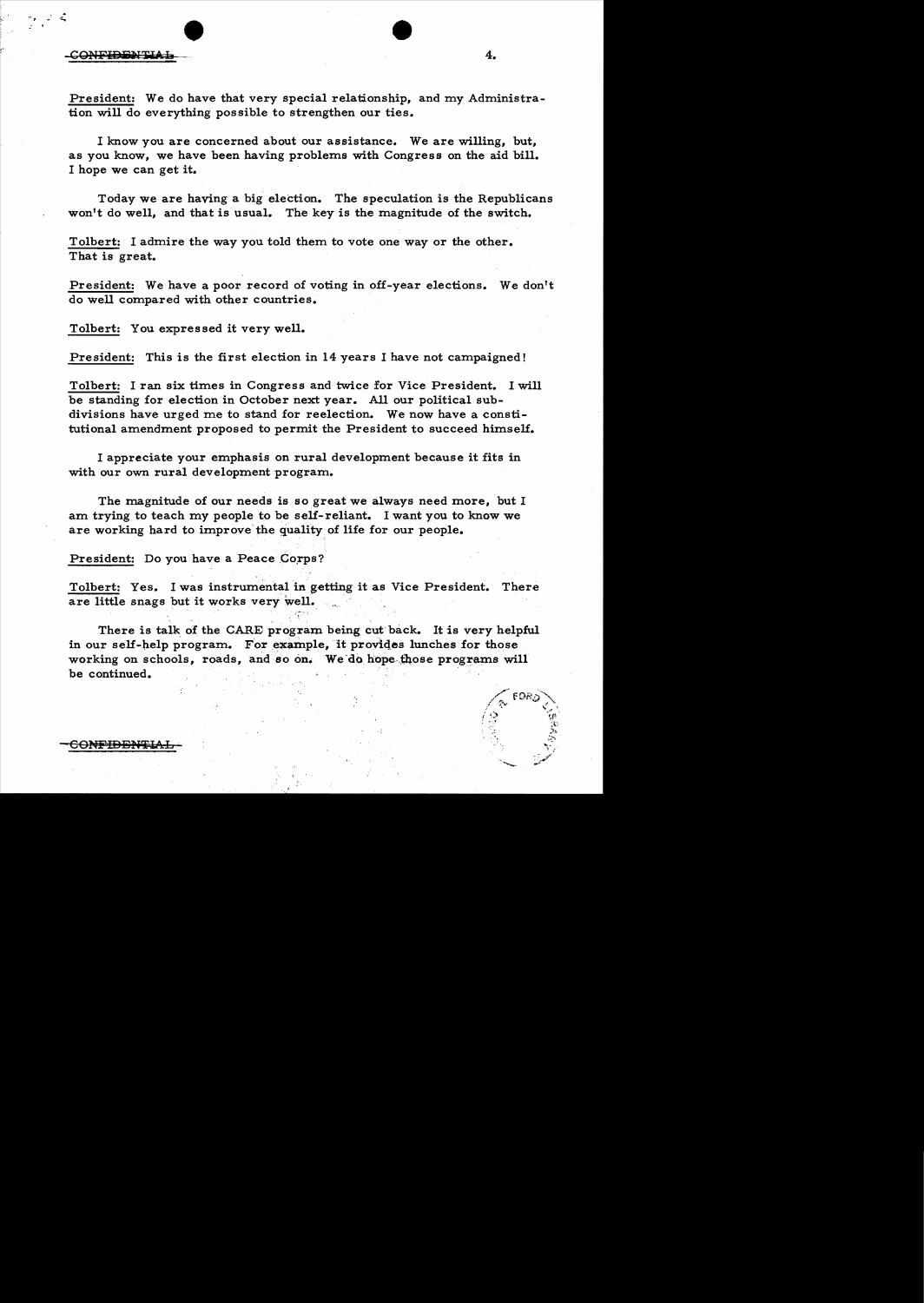### et al. 1998 . In the set of the set of the set of the set of the set of the set of the set of the set of the set of the set of the set of the set of the set of the set of the set of the set of the set of the set of the set  $\sim$  5.

President: We will try. You know we didn't have a good crop year. Wheat and rice were good, but corn was bad. A wet Spring, but a dry summer, and early frost all cut our expectations. We do expect a continuation of those private programs. We will support them to the extent we can, based on our crops, inflation, etc.

Tolbert: They mean much to us. We appreciate your help in our public institute project. We are trying to make progress in this field, and your help is very welcome.

President: We want to help in every way we can.

Tolbert: I was touched by your statement of help for those who are working to improve food production. We are trying to be self-sufficient in rice. I am challenging my people not only to be self-sufficient, but to do more to help others who are not so fortunate.

President: We are trying to stimulate world fertilizer production. In agricultural production we will do everything we can to encourage production. Dr. Kissinger is speaking today at the World Food Conference.

What are your principal products?

Tolbert: Rice. We are introducing soybeans, palm oil, citrus.

President: We are trying to get every acre of our back into food. The last decade we were doing just the opposite. Today, every acre is hopefully in production.

Tolbert: The world is in a crisis from the energy crisis. We spent up to \$42 million for oil in one period when last year we spent \$10 million. Inflation has increased the prices of our imports and all this has affected us tremendously.

President: We are working to get reductions. We don't know what they will do with the economy.

Tolbert: We hope they will recycle the funds. We think the food crisis is as bad as the energy crisis and we want to work on both.

President: I agree. We must cooperate.

#### **CONFIDENTIAL**

. "'....\_